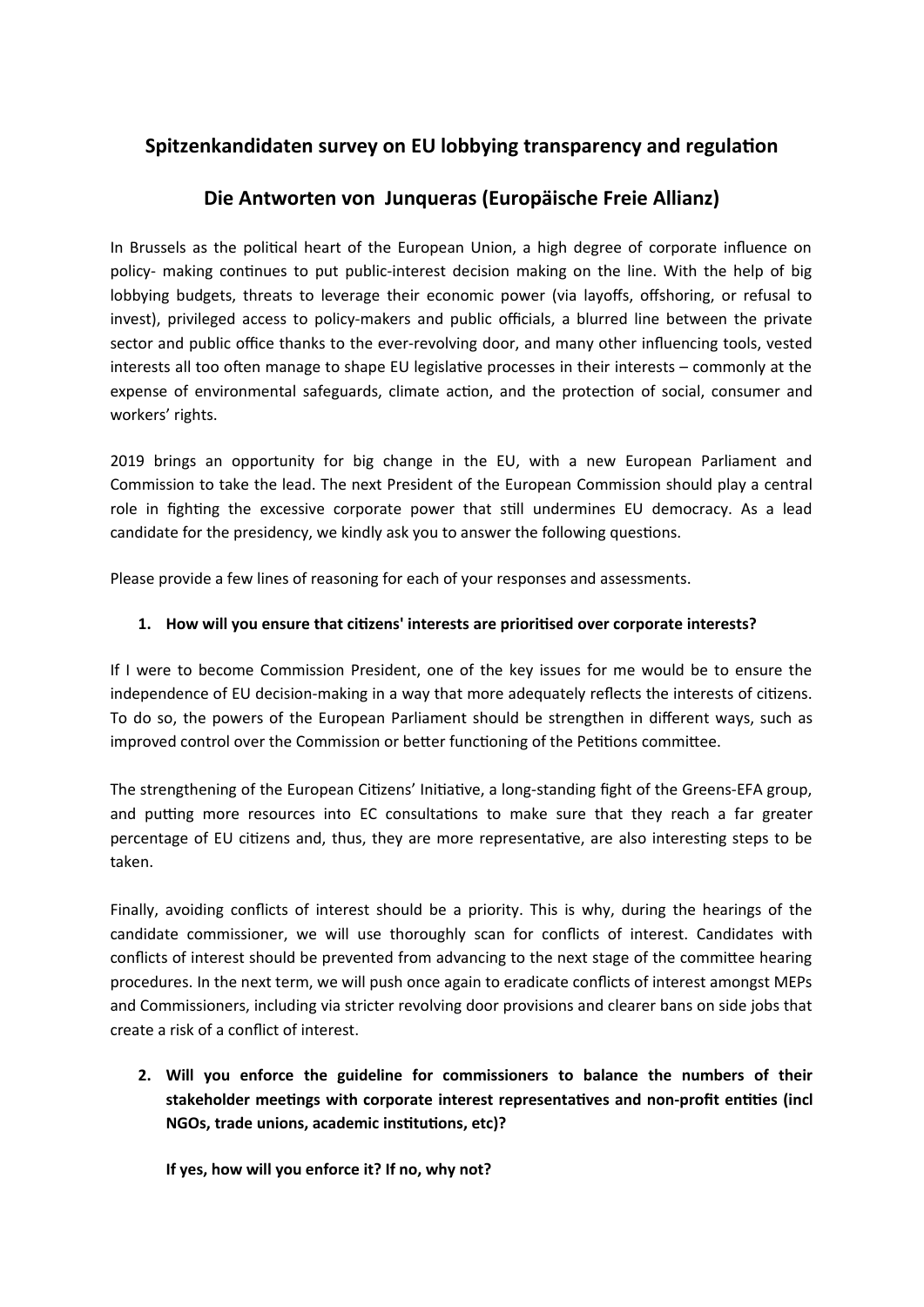We will push for a reform of the European Commission decision on meetings with stakeholders to ensure a better balance in the inputs received from them.

**3. Will you a) prioritise the establishment of a strong and actually mandatory Transparency Register that covers all three institutions, b) ensure sufficient financial and staff resources for its maintenance, and c) support a sanctions regime for non-compliance with the register's rules?** 

This has been a Greens-EFA group priority for a number of years. Having failed to update the interinstitutional agreement on the Transparency Register presents a clear opportunity to push our demands for a legally binding register, including appropriate sanctions.

It is worth pointing out that, during the revision of the transparency register, we pushed for specific improvements, such as the creation of a specific website for stakeholder meetings.

### **4. Will you extend the ban on meetings with unregistered lobbyists to all levels of the European Commission?**

Yes. This has been a key demand of the Greens-EFA group.

### **5. Are you going to introduce a legislative footprint that traces any input received by lobbyists during the drafting of proposals?**

Some of our members are already using Lobbycal -a tool automatically publishing information about meetings held with lobbyists and interest representatives such as civil society organisations- as a form of legislative footprint .

Integrating legislative footprints into MEPs work will be part of the Greens-EFA Standards on transparency and ethics that we are currently finalizing.

In fact, since this Spring, at least rapporteurs, shadow rapporteurs and committee chairs from our group publish their meetings with stakeholders. In the next term we will prioritise the proper application of this transparency rule, as we foresee that there will be continued attempts from other groups to significantly weaken the provisions.

The Commission should also enact a legislative footprint.

**6. Will you implement the recommendation by European Ombudsman Emily O'Reilly that all dealings with tobacco lobbyists should be fully transparent, in an effort to ensure the EU's full compliance with Article 5.3 of the World Health Organisation's Framework Convention on Tobacco Control and its accompanying guidelines?**